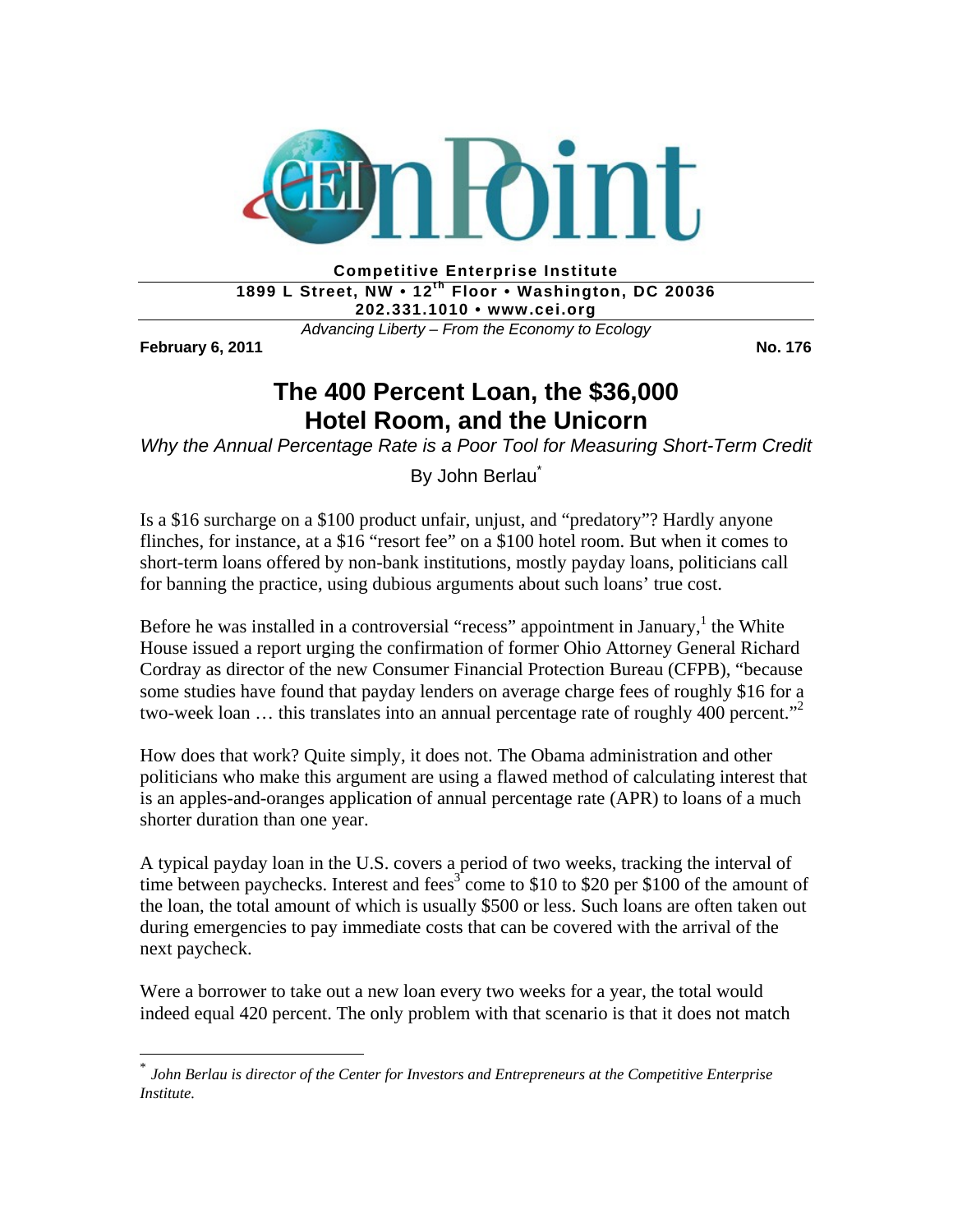reality. State government data on payday loans show that hundreds of thousands of borrowers take out just one loan per year and pay back the loan within the two-week duration. Even staunch critics of payday loans have yet to name a single individual who has paid close to 400 percent over a year from a law-abiding lender.

The 400-percent interest rate is the financial equivalent of a unicorn, yet it has driven public policy regarding short-term credit with destructive results for the neediest of borrowers.

**APR Is the Wrong Tool for Measuring Short-term Credit.** Federal financial disclosure laws such as the Truth in Lending Act mandate the use of the annual percentage rate as a disclosure tool for comparison shopping of the interest rates on both loans and savings accounts. But the APR loses its usefulness in the evaluation of shortterm loans that are outstanding for only a few weeks, particularly when legislative proposals go beyond disclosure and aim to restrict the availability of financial products and services.

Were the financing costs of other goods and services measured on an annual basis, it would be easy to lob "predatory pricing" charges against their producers as well. As the prolific economist Thomas Sowell points out, "Using this kind of reasoning—or lack of reasoning—you could … say a hotel room rents for \$36,000 a year, [but] few people stay in a hotel room all year."<sup>4</sup>

Similarly, were other financial fees—such as late payment and overdraft charges subject to that measurement, their APRs would exceed those of payday loans, sometimes by more than four times. Yet several states have imposed interest rate caps on payday loans based on an APR that few if any borrowers will ever pay. And as the White House report indicates, the federal government is considering following suit.

**APR Limits are Destructive Price Controls.** All price controls, including interest rate ceilings, produce destructive effects in limiting the availability of a product for consumers. For instance, nearly all economists agree that rent control greatly reduces the stock of affordable housing. Even Paul Krugman, today's most prominent left-leaning economist, has decried rent control's "adverse side effects," which include "the absence of new apartment construction." He cites an American Economic Association survey that found 93 percent of its members agreeing that "a ceiling on rents reduces the quality and quantity of housing."5

Imagine how much worse things would be if a rent control statute intended to put the rent ceiling at \$2,000 per month, but thanks to a typo, ended up capping it by this amount *per year.* Existing landlords, unable to cover maintenance and other costs, would withdraw apartments for rent, and black markets would explode. Yet this is roughly analogous to the APR caps for short-term credit enacted in several states and proposed at the federal level.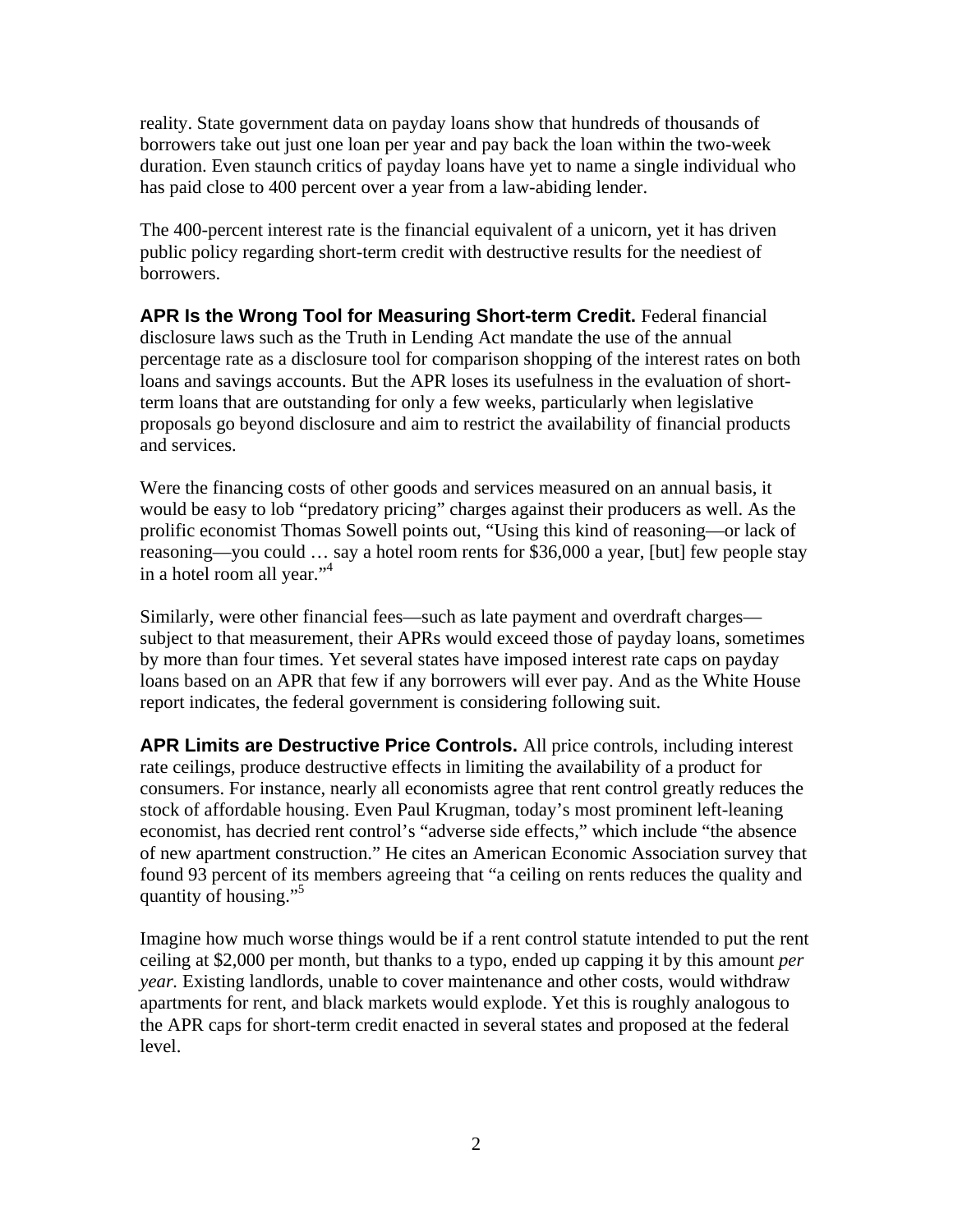Many states have imposed APR limits of 36 percent or lower. While that may sound high, the key word is *annual*. Divided into 26 two-week periods, the usual duration for most payday loans, this means that payday lenders could only charge \$1.38 on a loan of \$100. Expressing a sentiment that has been echoed by many in the industry as well as independent researchers of short-term credit, a spokesman for the Utah Consumer Lending Association says, "Payday advance lenders could not even meet employee payroll at that rate, let alone cover other fixed business expenses and make a profit."6

In response to these concerns, some of the states enacting APR limits have compromised by allowing lenders to replace some interest charges with fees to cover costs of making the loan. While this approach has preserved options for short-term emergency credit, it also has created needless complexity for both lenders and consumers.

Federal officials have signaled that they may also impose such flawed interest rate caps, without even allowing fees to cover costs. The Federal Deposit Insurance Corporation, which insurers and regulates banks but has considerable influence over policies affecting all financial firms, recommended in 2010 what it calls a "best practices model for safe, affordable, and feasible small-dollar lending" with an APR of no more than 36 percent.

And assurances from CFPB architect Elizabeth Warren that the agency's primary mission is to improve disclosure of financial products rather than impose bans or interest rate caps<sup>8</sup> notwithstanding, the agency's head, Richard Cordray, is on record supporting Ohio's highly restrictive APR cap of 28 percent and pushing further to ban fees lenders are allowed to charge to cover basic costs.<sup>9</sup>

**The Debt Cycle Trap Myth**. In a 2008 speech as Ohio's Attorney General, Cordray admitted that payday loans do not "sound quite so bad when it's \$15 every two weeks for a one-time loan," but then went on to say that the loans must be curbed because they "trap" consumers in a cycle of debt. "But we know and we've seen that what happens is many people fall into a debt cycle trap. It's just not sustainable for many families in our community." $10$ 

This argument comes straight from the advocacy group that has led the charge against payday loans, the Center for Responsible Lending (CRL). CRL strongly supports applying APR to payday loans and a federal APR cap of 36 percent, claiming that "longterm payday debt" is "the norm for the industry."<sup>11</sup>

In CRL's reading of payday loan statistics, 90 percent of loans are made to borrowers who take out five or more transactions per year. But scratching the surface of the group's methodology, one finds that it paints a distorted picture. CRL's 2006 report, *Financial Quicksand*, has provided the basis for much of the group's assertions before the media, state legislatures, and Congress. The report consists of a sloppy overlay of mostly Washington state data, coupled with subjective estimates and assumptions, onto payday lending in the nation as a whole. $^{12}$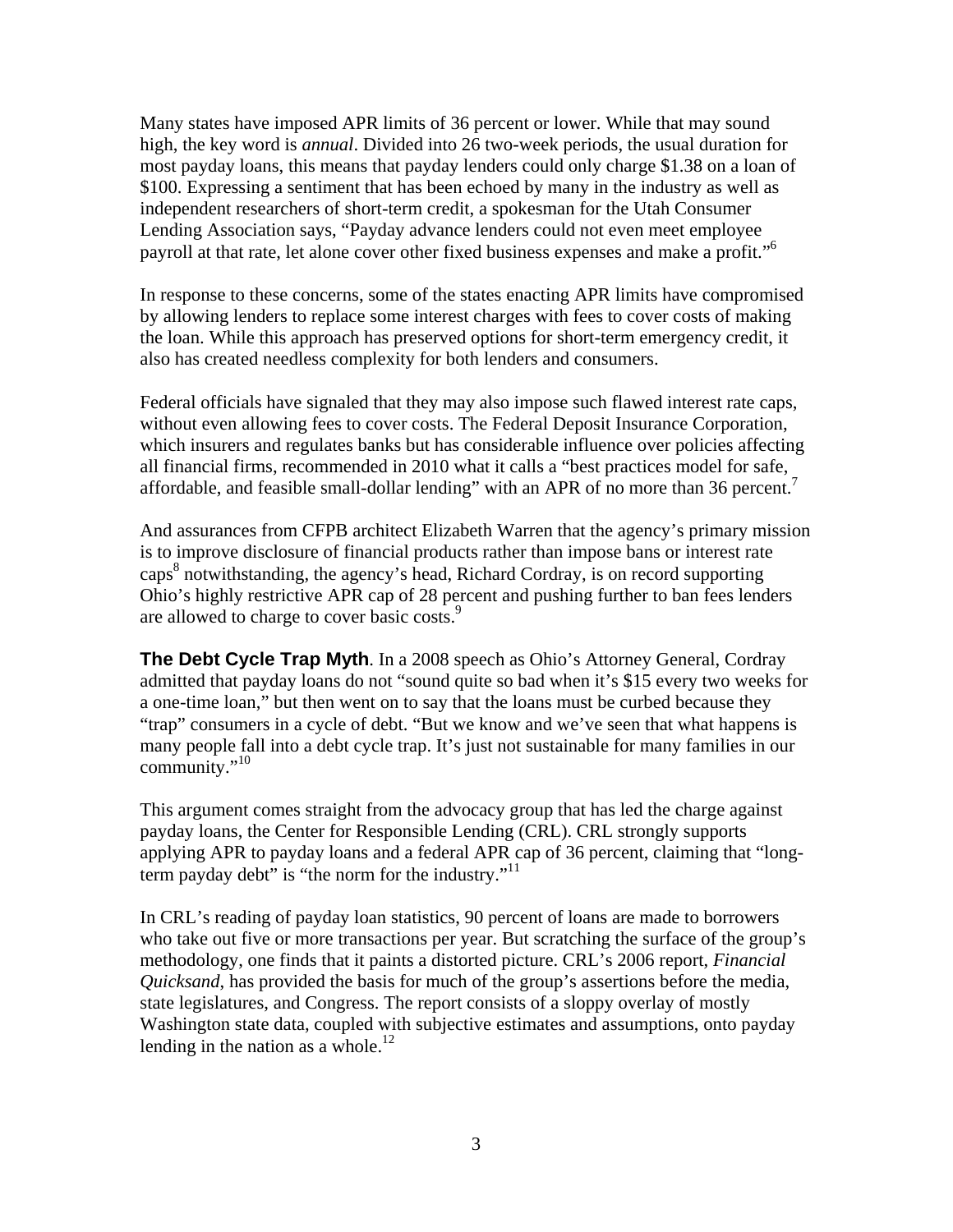An examination of payday lending data from California, the nation's most populous state, belies many of CRL's assertions. A 2007 report from the California Department of Corporations contains a comprehensive database of transactions from payday lenders licensed by the state. According to the report, 74 percent of payday loans made in California went to borrowers with five *or fewer* transactions—an inverse image of CRL's findings. The report also found that 27 percent of borrowers—nearly 400,000 individuals—took out only one loan per year, paying 15 percent interest.<sup>13</sup>

The difference is partly explained by the fact that CRL inflates the number of loans based on the assumption that many borrowers go to multiple lenders. But it is a stretch to simply assume that, the most chronic borrowers aside, a majority of individuals would get loans from multiple lenders.

The validity of the California data is buttressed by a Western Economic Association paper by Edward C. Lawrence of George Washington University and Gregory Elliehausen of the University of Missouri at Saint Louis. Using a data set of 427 payday customers, and taking into account those who went to more than one lender, the study found results that were similar to the California and in contrast to that of the CRL. The Lawrence-Elliehausen study found that, "almost 52% of customers used advances six or fewer times per year," and that, "a quarter of borrowers did not renew any payday advance in the previous 12 months."<sup>14</sup>

For frequent borrowers, it is important to note that it is not the payday loan entrapping them, but a combination of their own circumstances, financial education, and habits, as well as laws that bar alternative credit products that may be more suited to their needs. As Sowell writes, noting the \$45 that California lenders charge for a \$300 loan: "\$45 is not going to trap anyone in a never-ending cycle of debt, even if they are making only the bare minimum wage. Personal irresponsibility in managing money can trap anyone, but that is true regardless of whether or not they take out payday loans."<sup>15</sup>

There are many reasons why people take out payday loans. Unexpected circumstances, such as a car breaking down or the need for emergency travel, can hit folks who are low on cash at the moment but can pay back their loan in full when their paycheck arrives.

A May 2011 National Bureau of Economic Research study underscores the widespread need for the availability of small, short-term loans. The study found that nearly half of U.S. adults say they definitely or probably could not come up with \$2,000 in 30 days.<sup>16</sup> While there are many options to be explored in public policy and financial education to help improve Americans' ability to save, the last thing consumers need is for policy makers to limit their options for cash flow emergencies.

**Payday Loans Are often the Most Affordable Alternative.** In evaluating the pricing of payday loans, it is useful to identify the alternatives. Most of the time, they are not loans from a federally insured depository institution. Banks are not in the habit of making loans of \$500 or less to individuals with marginal credit, and even if they did, the loan approval process would be too cumbersome for people in need of emergency cash.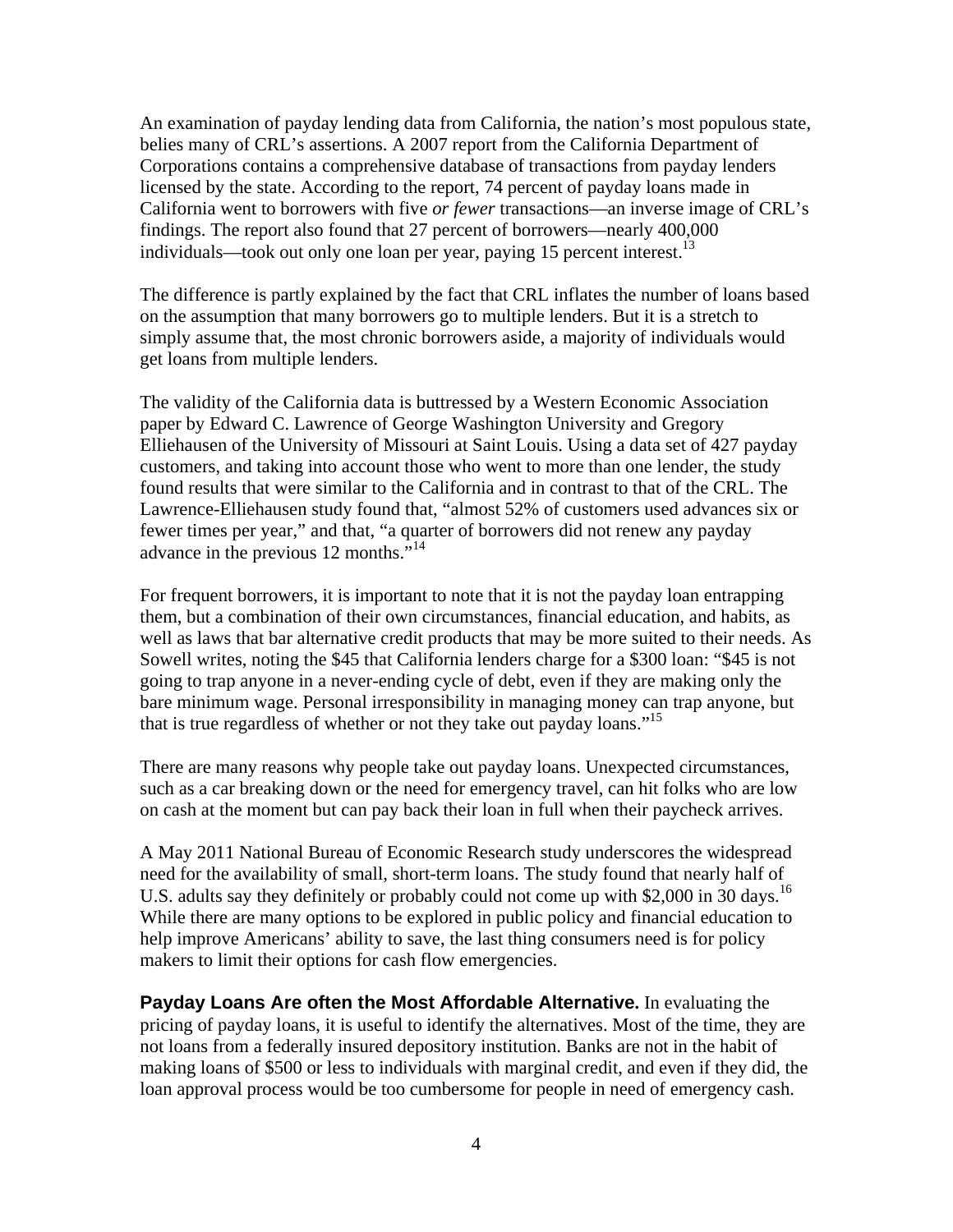Thus, the alternatives most in competition with payday loans are the unattractive options of bounced checks, overdraft fees, and late fees on bills. And if these charges were treated as "interest" rather than "fees," and measured via the same APR sophistry that has been used to attack payday lenders, their APRs would often well exceed those of payday loans.

As Federal Reserve Bank of Kansas City Senior Economist Kelly Edmiston points out, the median interest rate for bounced check fees—if they were measured as interest payments—would be "well in excess of 4,000 percent, or up to 20 times that of payday loans."<sup>17</sup> Edmiston notes that one other advantage of payday loans is preserving what is called "credit standing." He writes, "Unlike traditional lenders, payday lenders do not report to credit agencies," Thus, a person needing a loan might go to a payday lender precisely to avoid a future black mark with a traditional lender or prospective employer.<sup>18</sup>

Finally, Edmiston and researchers from Dartmouth and the Federal Reserve Bank of New York find that banning or severely restricting the ability to obtain payday loans has several pernicious effects. States that passed restrictive payday legislation experienced a substantial increases in bounced checks and late payments, a reduction in credit scores, and higher rates of bankruptcy.<sup>19</sup>

**Conclusion: Punish Fraud and Liberalize Legitimate Lending.** Are there some payday lenders who engage in deceptive practices? There probably are, as there are with all types of financial institutions. Are there borrowers who misuse the product or whom the loan is ill-fitted to serve? Yes, as is the case with all types of credit. But the answer is not to ban payday lenders and loans any more than the answer to home defaults is to do away with banks and mortgages.

In the case of lender misbehavior, the answer is to swiftly punish fraud and deception. And in the case of ill-fitted or misused products for borrowers, the answer is more education and, in many cases, more liberalization of the types of loans that can be offered.

For instance, some borrowers have to take out multiple payday loans because they need amounts greater than the \$500—sometimes less—maximum that some states allow nonbank lenders to make available in a single loan. Many states also prohibit nonbank lenders from making small installment loans with payment plans.

In California, for instance, a nonbank lender can make a payday loan in the maximum amount of \$300 or an installment loan in the minimum of \$2,500.<sup>20</sup> This leaves a big gap in the middle—which could be filled creatively by traditional payday loan providers, pawn shops, and emerging online and peer-to-peer lenders if the rules were made more rational.

The California Department of Corporations, in a 2007 report, recommended raising the maximum for payday loans and lowering the minimum for installment loans,  $2<sup>1</sup>$  but the state legislature has yet to act on these recommendations. In addition, a survey by the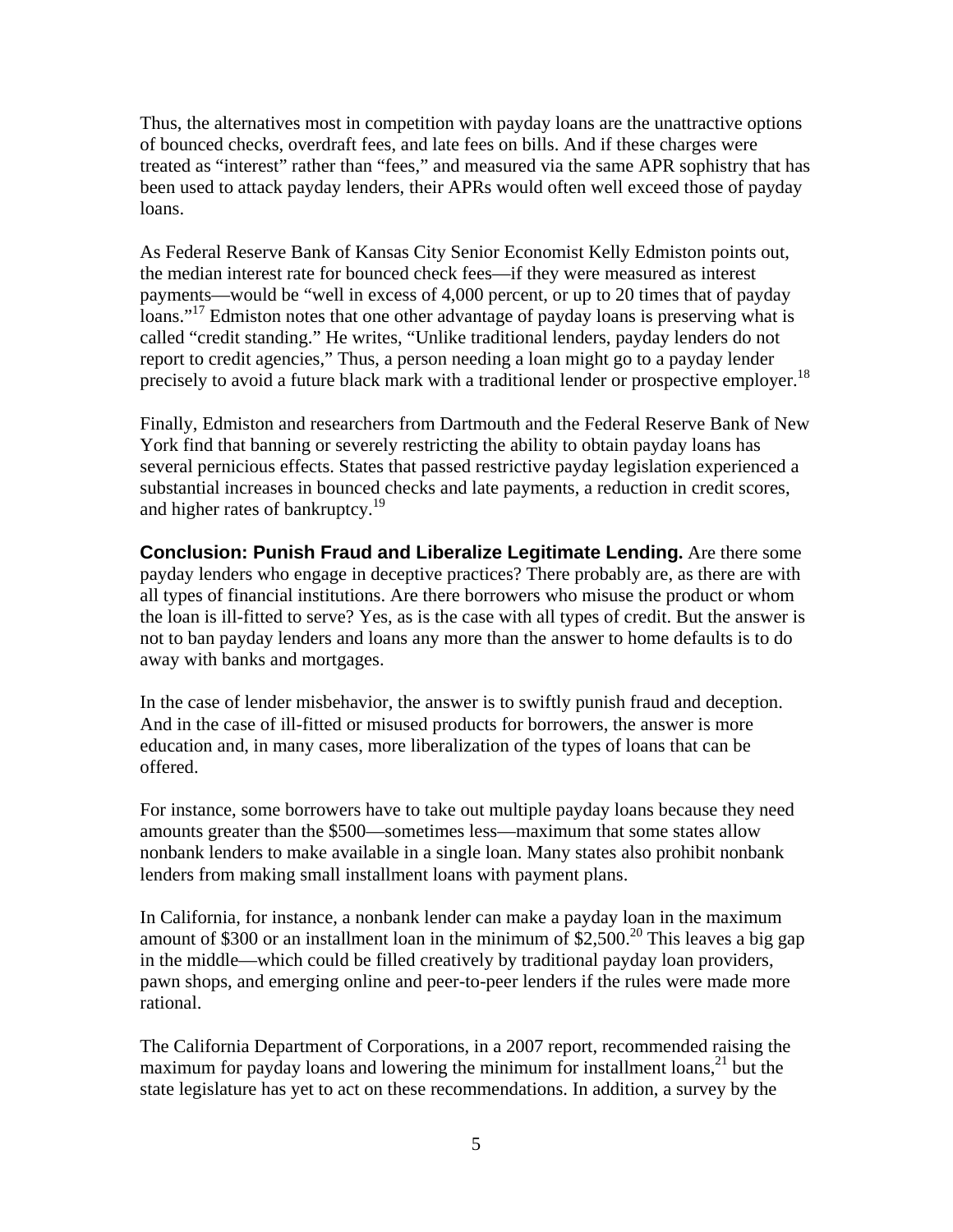Carleton consulting firm found that 32 states severely restrict or effectively ban consumer installment loans by nonbank firms. $^{22}$ 

In Congress, the FFSCC Charter Act (H.R. 1909) would create greater options for nonbank lenders and their customers. It would give nonbank lenders the option of being chartered federally by the Comptroller of the Currency (OCC), and thus be designated as Federal Financial Services and Credit Companies, or stay with the state as their regulator, if they so chose.<sup>23</sup> Under an OCC charter, firms could offer products across state lines unencumbered by state rules. This is similar to the framework banks have operated under for decades with the National Bank Act, in which their financial products such as credit cards can be exported to other states.<sup>24</sup>

H.R. 1909 also would help much of the fog in the discussion of short-term loans' risks and benefits by getting rid of APR as a measure for the costs of short-term loans.<sup>25</sup> Ending the destructive myth of 400 percent interest would lead to a more informed debate and therefore better policy.

America needs alternatives in short-term credit. Liberating the market for such credit offers the best prospect of expanding it.

## **Notes**

 $\overline{a}$ 

<sup>&</sup>lt;sup>1</sup> The Senate was not in "recess," but in "pro forma" session, gaveling in and out every three days. The legality of Cordray's appointment will likely be challenged. See John Berlau, "Obama's Power Grab Sets Precedent Democrats Will Regret," *U.S. News & World Report*, January 6, 2012,

http://www.usnews.com/debate-club/is-the-cordray-appointment-constitutional/obamas-power-grab-setsprecedent-democrats-will-regret.

<sup>&</sup>lt;sup>2</sup> The White House, "Improving Americans' Financial Security: The Importance of a CFPB Director,"

December 2011, http://www.whitehouse.gov/sites/default/files/cfpb\_-\_master\_final\_120411.pdf.

<sup>&</sup>lt;sup>3</sup> This is a distinction that often lacks meaning in the marketplace but is a crucial factor in the legality of the loan.

<sup>4</sup> Thomas Sowell, "Payday Loans," National Review Online, November 2, 2011,

http://www.nationalreview.com/articles/281908/payday-loans-thomas-sowell. 5

Paul Krugman, "Reckonings; A Rent Affair," *New York Times*, June 7, 2000,

http://www.nytimes.com/2000/06/07/opinion/reckonings-a-rent-affair.html?src=pm.

Lee Davidson, "Companies Refusing Loans at Mandated Lower Rates," *The Deseret News*, October 2, 2007, http://www.deseretnews.com/article/695214983/Payday-lenders-tells-military-no.html. See also John Berlau, "Keep Virginia Market Free," *The Washington Times*, February 2, 2008, http://cei.org/op-eds-andarticles/keep-virginia-market-free. 7

 $<sup>7</sup>$  Federal Deposit Insurance Corporation, Press Release, June 24, 2010,</sup>

http://www.fdic.gov/news/news/press/2010/pr10140.html. 8

 ${}^{8}$  In April 2011, Warren told the House Oversight Committee: "[T]here's a lot of space between banning a product and making a product clearer to consumers." Peter Schroeder, "Elizabeth Warren Fends off GOP Critics at Oversight Hearing," *The Hill*, July 14, 2011, http://thehill.com/blogs/on-the-money/bankingfinancial-institutions/171509-warren-fends-off-gop-critics-at-oversight-hearing. 9

<sup>&</sup>lt;sup>9</sup> John Berlau, "Consumer Financial Protection Bureau Nominee Richard Cordray Supports Price Controls and Borrower Bailouts," OpenMarket.org, July 19, 2011,

http://www.openmarket.org/2011/07/19/consumer-financial-protection-bureau-nominee-richard-cordraysupports-price-controls-and-borrower-bailouts/.

<sup>&</sup>lt;sup>10</sup> Vote YES for Issue 5 Press Conference, with Richard Cordray, ProgressOhio, October 8, 2008, video available at http://www.youtube.com/watch?v=RSxBpI79s\_8&feature=player\_embedded.